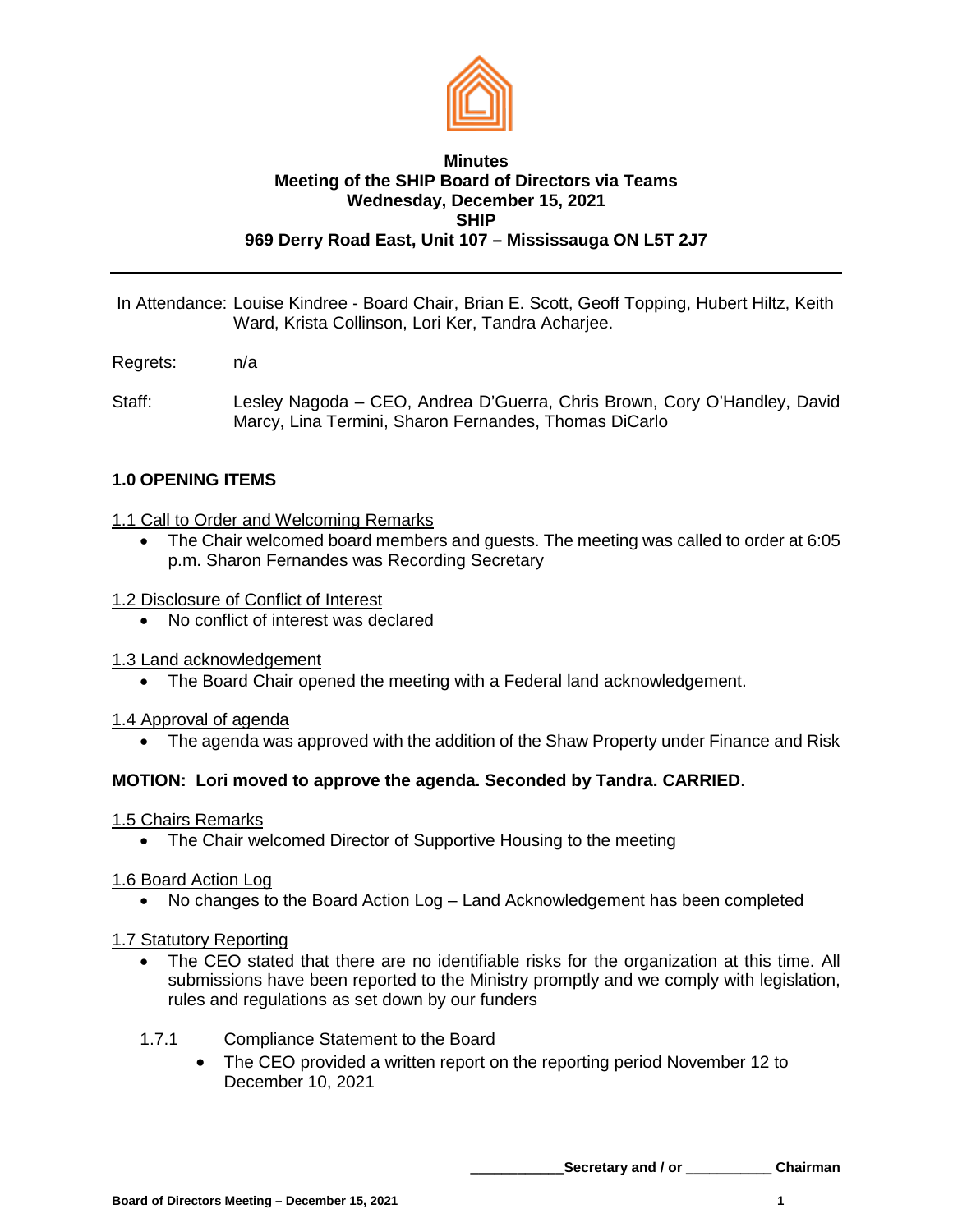# **2.0 CONSENT AGENDA**

## 2.1 Approval of Board Minutes – November 17, 2021,

#### 2.2 Receipt of Quality Committee Minutes, October 20, 2021

#### 2.3 Receipt of Governance Committee Minutes, November 9, 2021

**MOTION: Keith moved to approve the Board Minutes – November 17, 2021 and receive the Quality Committee Minutes, October 20, 2021 and the Governance Committee Minutes, November 9, 2021 Seconded by Hubie CARRIED**

# **3.0 BUSINESS OF THE MEETING**

#### 3.1 Client & Staff Story

• Director of Supportive Housing shared a Central Intake story on a client that suffers from Bi-polar disorder

## 3.2 CEO Report

- 98% of SHIP staff are vaccinated and 1% has received 1 dose
- SHIP is continuing to watch Public Health for updates on Omicron
- SHIP will be implementing weekly RAT test for all staff visiting the office
- The leadership and management team are encouraging staff to get boosters although they are not mandatory for now
- SHIP is in the final stages of the discovery process for Strategic Planning

#### 3.3 Finance and Risk Committee

- 3.3.1 New office lease update
	- Consent to sublease has to be signed by the previous tenant, the property owner and SHIP.
	- Our Lawyer had concerns on the following 3 items that are not being included in the sublease:
		- Terms regarding renovations: the property owner disagreed with the inclusion of this term in the sublease. This is because the property owner will not approve any renovations that we do not already have drawings or plans for.
		- They refused to include a provision stating that there are no disputes outstanding on the lease agreement between the previous tenants and the landlord
		- A clause deeming that the tenant covenants and agrees that the sub-tenant will observe and perform all the covenants and agreements under the lease and indemnify the sub-tenant harmless for the actions of the tenant

## **MOTION: Geoff moved that SHIP proceed with signing the sublease agreement for the office located at 60 Courtney Park Drive, Unit 2. Seconded by Brian CARRIED**

- 3.3.2 236 First Street
	- SHIP didn't receive the Rapid Housing funding for the 236 First Street property
	- We will be applying for other funding opportunities that come up. A further update will be provided in March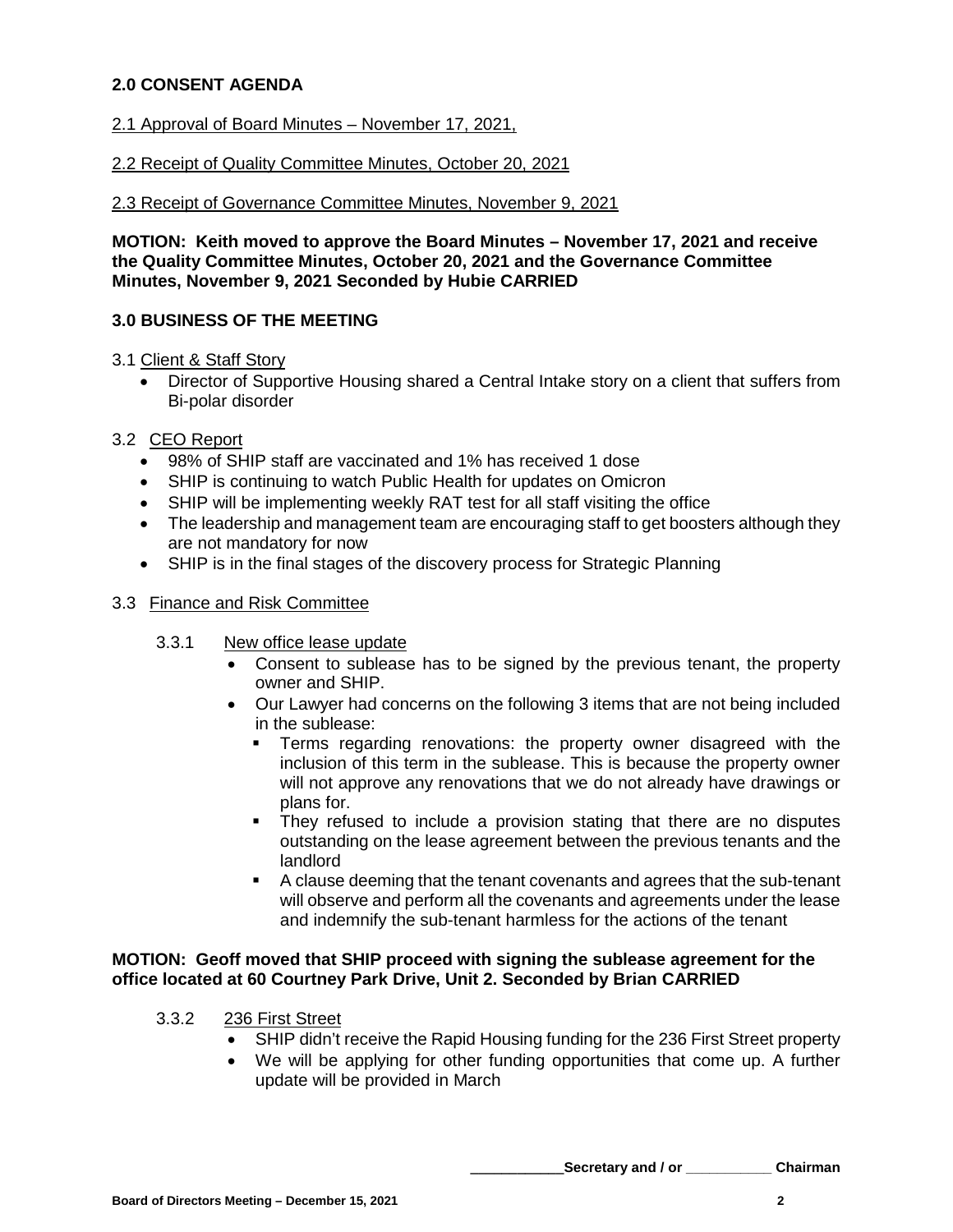- 3.3.3 1035 Shaw Street Purchase Approval
	- We did not secure the Drenkelly Property as we were outbid on our offer of \$2.9 million
	- Our conditional offer for \$2.6 million on the 1035 Shaw Street was accepted and expires tomorrow
	- The only concern our lawyer expressed in the existing tenants in the property not wanting to move
	- We have set aside money to help these tenants vacate and conduct renovations
	- We are planning on having families leaving the Peel family shelter live in these units
	- Market rate rents will generate \$100,000 per year with operating costs of \$70,000 leaving us with a profit of \$30,000 that will go to reserve funds

**MOTION: Keith moved to approve the recommendations made by the CFO to purchase of 1035 Shaw Drive in Mississauga for \$2.6 million and that Lesley Nagoda and Thomas DiCarlo sign off on the purchase documents on behalf of SHIP. Seconded by Tandra. CARRIED**

# 3.4 Governance Report

- We will be creating a Governance Improvement Plan based on the Governance Survey results.
- Management is working with Mark Blumberg to ensure with comply with ONCA
- Diversity, Equity and Inclusion reminder to please submit your Skills Matrix to **Sharon**

# 3.5 OHT Update

- **CW OHT** 
	- **Communication went out to all community partners on Holiday hours**
	- Refreshed CDMA will be coming out in a few weeks
	- An EDI charter will be shared with partners
	- $\blacksquare$  OHT  $\frac{1}{4}$  report will be coming out in February their focus is on how to disseminate information clearly to all partners
	- OHT Community Quality Improvement Plan looking to align with all the health system priorities
- Mississauga OHT
	- Have regrouped as an OHT after a long pause from COVID
	- They will be conducting a SWOT analysis and conducting a survey
	- They will be developing different priorities for 22/23
- Hills of Headwaters OHT
	- Talks around how to function as a collaborative council
	- Discussing operational issues and holding a strategic planning session in late January

# 3.6 Orangeville Motel and Shelter

- We are developing an advisory committee and received interest from OPP as well as clients
- We will meet every alternate month over the next year
- CHOICES continues to look for a location for the men's shelter and are looking at lease opportunities

**\_\_\_\_\_\_\_\_\_\_\_\_Secretary and / or \_\_\_\_\_\_\_\_\_\_\_ Chairman**